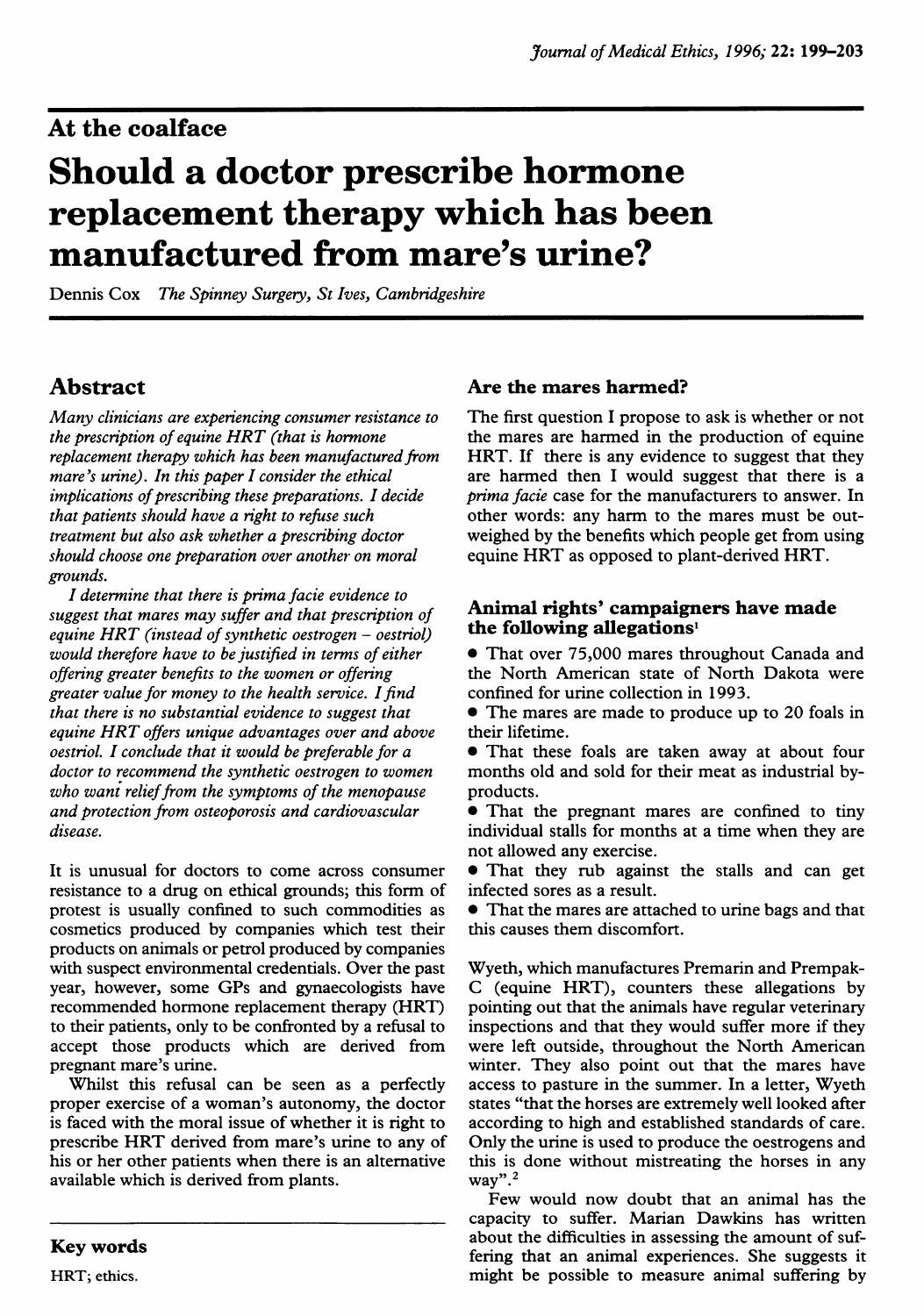using an assessment which would include the construction of a picture of the animal (What does the animal like? What makes it healthy? What are its signs of fear and frustration?).<sup>3</sup> It is alleged that many of the horses used for the production of this hormone develop the repetitive movements seen in animals at zoos and fur farms. This is seen as evidence that they are distressed.4

<sup>I</sup> am not qualified to make <sup>a</sup> detailed assessment as to whether the animals are distressed but my impression is that Wyeth have not provided sufficient evidence to place it beyond any doubt that the animals do suffer to some extent as a part of the production of equine HRT. There can be little doubt that mares have the ability to express a preference, anyone who has tried to catch <sup>a</sup> wilful horse on a cold morning will vouch for that. Personally <sup>I</sup> find it inconceivable that a mare would choose to stay confined to a tiny individual stall with a concrete floor for months at a time if it had the choice of leaving the stall and having some exercise or had the choice of moving to a bigger stall.

#### The moral status of animals

Having decided that it is possible that some animal suffering occurs in the production of equine HRT, <sup>I</sup> now need to ask whether animal suffering is <sup>a</sup> moral issue. Are the interests of non-person animals of less moral importance than those of person animals? St Thomas Aquinas held that animals were put on earth under man's dominion, and that it followed that humans could do what they pleased to animals as long as they were not the property of another.<sup>5</sup> This is an extreme view which <sup>I</sup> think most people instinctively feel is self-evidently wrong. <sup>I</sup> feel that the other extreme, that there are no circumstances when it is right to cause suffering to an animal is equally untenable.

The recognition that animal suffering is a moral issue and that there is a need for balance is reflected in legal systems. English law requires a scientist to obtain <sup>a</sup> licence from the Home Office before he or she is allowed to conduct experiments on living vertebrates. This gives the scientists protection against prosecution under the Protection of Animals Act 1911. In Sweden, experiments are allowed or disallowed by local committees on which lay, animal welfare, animal care (veterinary) and scientific interests are represented.<sup>6</sup> In other words, it would seem that parliaments have decided that animal suffering is sometimes justifiable if it is outweighed by the good done to person animals.

Jeremy Bentham, one of the founders of utilitarianism, points out the *capacity of suffering* as the vital characteristic which marks an animal out for special consideration.7 He put this viewpoint forward at a time when there was widespread disregard for the suffering of people, including black

slaves in Britain's colonies, let alone animals. He concluded that if a being suffers then there can be no moral justification for not taking that suffering into consideration. He then went on to point out that inflicting suffering may well be the right course of action if the utilities work out, that is if the happiness caused by the action outweighs the suffering.

Peter Singer, a contemporary utilitarian, concedes that the interests of people should have priority over non-person animals but thinks there would have to be very strong justification for inflicting avoidable suffering on animals and that no methods should involve the infliction of pain.8

#### Is there any benefit arising out of using equine HRT which might outweigh any suffering to mares?

There seems to be little doubt that women benefit from HRT. They benefit from the reduction or elimination of unpleasant menopausal symptoms such as hot flushes and night sweats. They benefit from the reduced cardiovascular risks resulting from favourable changes in their serum lipids.<sup>9</sup> They also benefit from the prevention of osteoporotic bone loss and their reduced risk of bone fractures as they get older. But all these benefits can also be obtained from HRT derived from plants and from processes that do not require any animal suffering.

In order to justify the use of equine HRT, <sup>I</sup> would have to be able to show that it offered considerable advantages over plant-derived HRT. Conversely if <sup>I</sup> was able to demonstrate that both forms of HRT were equally effective in each of the three areas above, <sup>I</sup> would be able to conclude that there is no difference which could outweigh any animal suffering.

Oestriol valerate is produced from soya beans. Once taken, it is degraded in the walls of the gut to release free oestradiol, this is the hormone which it is meant to replace. In this regard, oestriol is a very natural substance. Conjugated equine oestrogens are a mixture of many oestrogens of uncertain origins. The major constituents are oestrone sulphate and equilin.<sup>10</sup> The latter has a very long half life.

#### Effects on menopausal symptoms

<sup>I</sup> have only the observations of my own practice to go on but <sup>I</sup> have found that my patients have been just as satisfied with the reduction of their menopausal symptoms when using plant-based oestrogen as they have been with equine oestrogen when <sup>I</sup> have switched them over. <sup>I</sup> appreciate that this exercise was in no way a double blind randomised control trial - but clearly the plant-based product has satisfied the licensing authorities that it is suitable for prescription as hormone replacement therapy.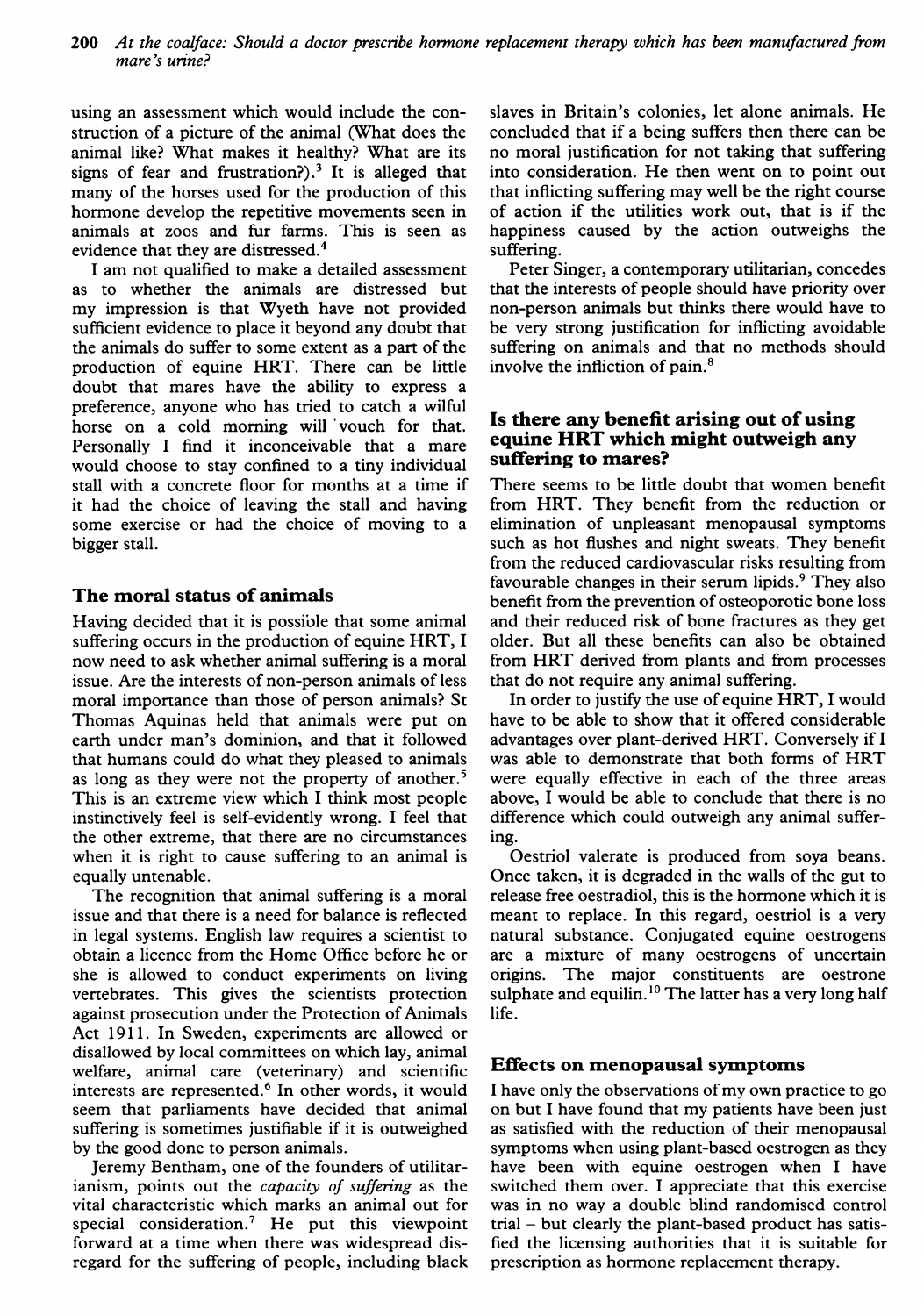#### Effects on the cardiovascular system

There seems to be little doubt that HRT is associated with a decreased risk of cardiovascular disease in post-menopausal women. This seems to be because of a beneficial effects on serum lipids.<sup>10</sup> It is considered that all HRT preparations have cardioprotective effects but to date there have been no large-scale studies comparing the incidence of cardiovascular disease in populations using different HRT preparations. It has been shown however that oestriol (that is plant-derived HRT) significantly changes the serum lipids in post-menopausal women in a beneficial way (by decreasing the LDL/HDL ratio).  $12 \tcdot 13$ 

#### Bone metabolism

There is some doubt as to whether the minimum dose of conjugated equine oestrogen  $(0.625 \text{ mg})$  is equivalent to the minimum dose of oestriol in preventing osteoporosis.<sup>14</sup> It is thought, however, that the higher <sup>2</sup> mg dose of oestriol is suitable for the long term prevention of osteoporosis. Two studies have shown that oestriol is effective at stopping the demineralisation of bone.<sup>15 16</sup> In the second study (Holland  $et$   $al$ ) the author commented in the discussion that the percentage increases in bone density with oestriol are greater than those with conjugated oestrogen  $0.625$  mg.

It seems that in these important areas, plantderived HRT seems to be at least as effective as equine HRT. Wyeth itself admits in <sup>a</sup> personal communication that "Studies on the pharmacodynamics of piperizine ostrone sulphate, micronised oestradiol and conjugated oestrogens indicate equivalent effects on hormonal systems at appropriate doses. Effects on suppression of menopausal symptoms and on prophylaxis of osteoporosis are likely to be equivalent".<sup>2</sup> The letter then goes on to point out that conjugated oestrogens have been around longer than plant-derived oestrogens and so there is not equivalent long term data on cardiovascular risks.

It seems then that the only area in which there may be <sup>a</sup> claim for equine oestrogen to have superior efficacy is in cardiovascular effects. This is because the plant-derived HRT has not been around for long enough. There seems no reason to doubt that in the long term it is very unlikely that the cardiovascular results of using equine HRT will be found to be any better than those of using plantderived HRT.

#### **Cost**

If there were a significant cost-saving in prescribing equine HRT instead of oestriol then this might weigh in favour of using it despite there being some animal suffering involved. This is because those savings could be used elsewhere in the health service to decrease other forms of human suffering.

Comparing the costs of the various preparations is complicated by the fact that whilst low dose oestriol is sometimes adequate to control hot flushes and night sweats, the higher dose is recommended for the prevention of osteoporosis. The manufacturer of oestriol in the form of Progynova seems to have recognised this by charging the same for the <sup>1</sup> mg tabs as the <sup>2</sup> mg tabs. This contrasts with the equine oestrogen Premarin, which costs more if the higher dose is prescribed.

If I confine myself to basic preparations of  $HRT -$ (more costly forms of HRT exist for both types of hormone):

• One month's supply of equine oestrogen in the form of Premarin 0.625 mg costs  $\mathcal{L}2.23$  according to the British National Formulary.<sup>17</sup> This dose is thought to be sufficient to prevent osteoporosis.

• One month's supply of equine oestrogen in the form of Premarin 1.25 mg costs  $\angle 3.03$  according to the British National Formulary.<sup>17</sup>

• One month's supply of plant-derived oestriol in the form of Progynova 1 mg costs  $\mathcal{L}2.34$ .

• One month's supply of plant-derived oestriol in the form of Progynova <sup>2</sup> mg (the minimum recommended dose to prevent osteoporosis) costs  $\mathcal{L}2.34$ .

If we look at the minimum doses needed to prevent osteoporosis then the equine oestrogen costs <sup>I</sup> lp a month less. If, however, the higher dose of Premarin has to be prescribed to relieve the woman's menopausal symptoms then the cost rises to 69p a month more. In view of this, <sup>I</sup> do not think that cost can be regarded as <sup>a</sup> significant factor in my calculations.

#### Utilitarian calculations

It is well known that there are problems with making utilitarian calculations such as deciding which "good" should be maximised (for instance, if we are to maximise welfare, should we only talk about the welfare of people?) There is also the difficulty of making objective calculations about what are often subjective assessments, for example, the amount of suffering that an animal undergoes. Having said this, <sup>I</sup> do not think there is a strong case to be made for prescribing equine HRT because of the specific benefits it gives women over and above plant-derived HRT. Plant-derived HRT is an effective alternative and although it seems that the higher dose must be given to ensure that the woman gains protection from osteoporosis, it has not been suggested that this higher level is harmful in anyway.

Since it is at least possible that some degree of animal suffering takes place in the production of equine HRT, then the onus is on the manufacturers to prove that some extra benefit to menopausal women or <sup>a</sup> wider population can be derived from the use of equine HRT. <sup>I</sup> believe that <sup>I</sup> have established that the plant-derived alternative is of equal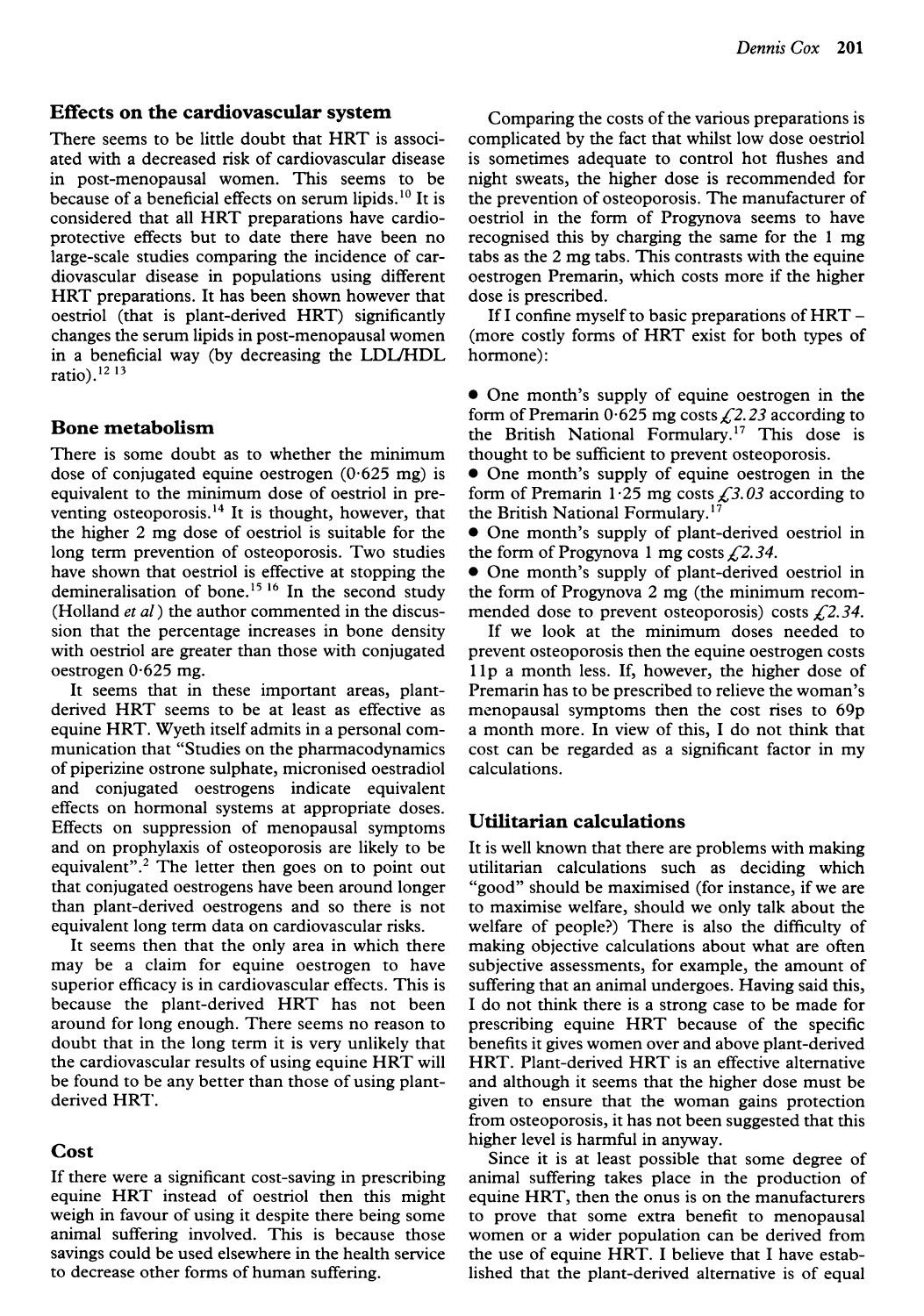efficacy to equine HRT and is of comparable cost. My conclusion is that <sup>a</sup> utilitarian analysis would guide a doctor away from recommending equine HRT to his or her patients.

#### Other moral considerations

A utilitarian analysis has appeal to <sup>a</sup> pragmatic working doctor such as myself. <sup>I</sup> accept, however, that it is not the only way in which people may look at the moral issues concerning the use of equine HRT. From the perspective of enhancing <sup>a</sup> patient's autonomy (which also appeals to me greatly) it could be argued that the patient who is prescribed equine HRT without having the issues explained to her is being denied a chance to exercise her full autonomy. If we look at the same thing from the standpoint of informed consent, <sup>I</sup> could ask whether a woman's consent to take HRT is free and informed if she is not told about its mode of production. There are some women who arrive in our consulting rooms having already decided that they would not accept equine HRT, because of what they have read. There may be many more women who would take <sup>a</sup> similar stand if they were told more about it by their doctor.

Of course medical practice is not a simple matter of giving out information so that the patient can make an informed decision; <sup>I</sup> would argue that a doctor has a duty to point out which of the options he or she would recommend. For example, <sup>I</sup> have seen patients thrown into a state of panic and confusion because they were given the task of deciding whether or not to have their ovaries taken out as part of a planned hysterectomy. In such cases even though the patients' autonomy was enhanced, their welfare was diminished by having choice imposed upon them without any accompanying medical advice.

It is a view endorsed by the English courts that a doctor has a duty to act in a patient's best interest.<sup>18</sup> <sup>I</sup> would argue that this duty is not absolute. Even if the doctor were to decide that equine HRT gave his patient <sup>a</sup> slight advantage over plant-derived HRT, <sup>I</sup> do not think that it necessarily follows that he has a duty to prescribe it. Modern doctors in the NHS are required daily to balance the welfare of an individual patient against the welfare of the population the doctors serve. An example of this might be <sup>a</sup> doctor deciding that cheap aluminium hydroxide should be prescribed for indigestion rather than expensive omeprazole in the first instance, in order to preserve his drug budget for the good of the whole practice population, even though it is likely that the omeprazole might give a faster resolution of the symptoms. It is not unknown for a doctor to take a moral stance which looks at factors outside the interests of his practice population. An example which comes to mind would be a decision not to prescribe inhalers to patients which contained ozone-damaging CFCs. In a similar way, <sup>I</sup> think that it would be reasonable for

a doctor to include the suffering of non-person animals  $-$  specifically mares in this context  $-$  in the wider consideration of his or her duties.

#### Summary

<sup>I</sup> have gone through the moral arguments surrounding the production of HRT as <sup>I</sup> see them. <sup>I</sup> am convinced by the integrity of the manufacturers of equine HRT and am sure that they have genuine grounds for believing they are not responsible for animal suffering. The benefits of HRT are well established and <sup>I</sup> think that they would have a good case for saying that the benefits of HRT outweigh any suffering conceivably caused to the animals if there was no viable alternative. Unfortunately for them, this is not the case. There is an effective economical and acceptable alternative to equine HRT and as <sup>a</sup> result of this <sup>I</sup> conclude that it would be preferable to recommend the plant-derived alternative to women who want relief from the symptoms of the menopause and protection from osteoporosis and cardiovascular disease.

Dennis Cox, AIA MRCGP, is a General Practitioner and Assistant Director of Studies in General Practice, Cambridge University Clinical School.

#### References

- <sup>1</sup> Ryan S. Horses suffer for menopausal pill. The Sunday Times 1994 Dec 4: <sup>1</sup> (cols 1-6).
- 2 Personal communication from Miss JS Robertson. Medical Information Department, Wyeth. 1995 Dec 11.
- 3 Dawkins M. The scientific basis for assessing suffering in animals. In: Singer P, ed. In defence of animals. Oxford: Blackwell, 1985: 27-40.
- 4 Anonymous. People for ethical treatment of animals. Animal Times. 1994; Jul/Aug: 14-5.
- 5 Jones D. The bitter pill which is hard to swallow. Today 1995 Jan 16: 19 (cols 1-3).
- 6 Singer P. Practical ethics [2nd ed]. Cambridge: Cambridge University Press, 1993: 89.
- 7 Ryder R. Speciesism in the laboratory. Dawkins M. The scientific basis for assessing suffering in animals. See reference 3: 77-88.
- 8 Singer P, ed. Applied ethics. Oxford Readings In Philosophy Oxford: Oxford University Press, 1986: 221.
- 9 Singer P. Practical ethics [2nd ed]. Cambridge: Cambridge University Press, 1993: 57-67.
- 10 Nabulsi AA, et al. New England Journal of Medicine 1993; 328: 1069-75.
- 11 Whittaker PG, et al. Lancet 1980: <sup>1</sup> (8158): 14-6.
- <sup>12</sup> Marslew U, Overgaard K, Riis B, Christiansen C. Two new combinations of estrogen and progestogen for prevention of postmenopausal bone loss: long-term effects on bone, calcium and lipid metabolism, climacteric symptoms and bleeding. Obstetrics and Gynaecology, 1992; 79: 302-10.
- 13 Haarbo J, Hassager C, Jensen B, Riis B, Christiansen C. Serum lipids, lipoproteins, and apolipoproteins during postmenopausal estrogen replacement therapy combined with either 19-nortestosterone derivatives or